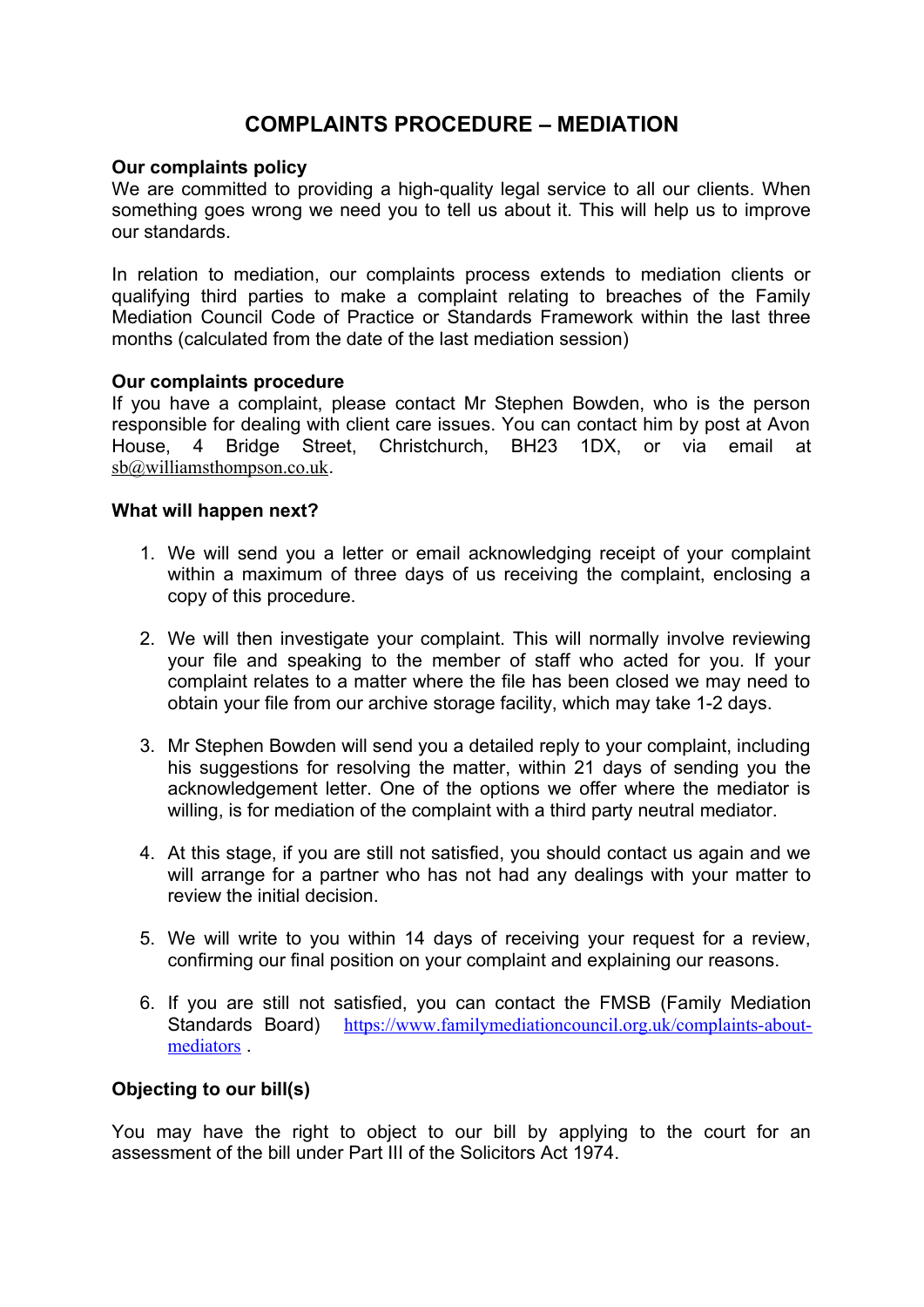## **Non-payment to our bill(s)**

You should be aware that the firm may be entitled to charge interest if all or part of our

bill(s) remains unpaid.

If we have to change any of the timescales above, we will let you know and explain why

## **Additional notes**

## **Qualifying third parties**

The following qualify as third parties who can make a complaint against a mediator :

-a prospective client who has been directly affected by a mediator's professional behaviour

- a person who has been invited to participate in a mediation process, for example another professional who attends mediation

For the avoidance of doubt it is common for a mediator to contact a potential mediation participant after seeing the other potential mediation participant. Complaints about a mediator making contact with a potential participant do not therefore need to be investigated by mediators and will not be accepted by FMSB.

Likewise, mediators may sign court forms to say that one person has attended a Mediation Information and Assessment Meeting (MIAM) without notifying a potential second mediation participant or inviting them to attend a MIAM themselves. Complains about a mediator not making contact with a potential participant do not therefore need to be investigated by mediators and will not be accepted by FMSB.

Please note that neither mediators nor FMSB will be able to disclose any information to you that is confidential between the mediator and the mediation participant(s). It is therefore normal that as a third party, you will only receive a limited amount of information in response to your complaint, even in circumstances where it is considered by the FMSB.

## **Complaints that appear to be vexatious or of a purely personal nature**

Complaints that appear to be vexatious or of a purely personal nature do not have to be investigated by mediators. Complaints can be considered vexatious where:-

-the purpose appears to be to intimidate, disturb, disrupt and/or unduly or unfairly pressurise the mediator or the FMSB -they are persistent/repetitive, and repeating the same or substantially similar complaints which have already been investigated -they are clearly unfounded and unsupported by evidence -they are irrelevant and relate to matters other than mediation -abusive or offensive language is used